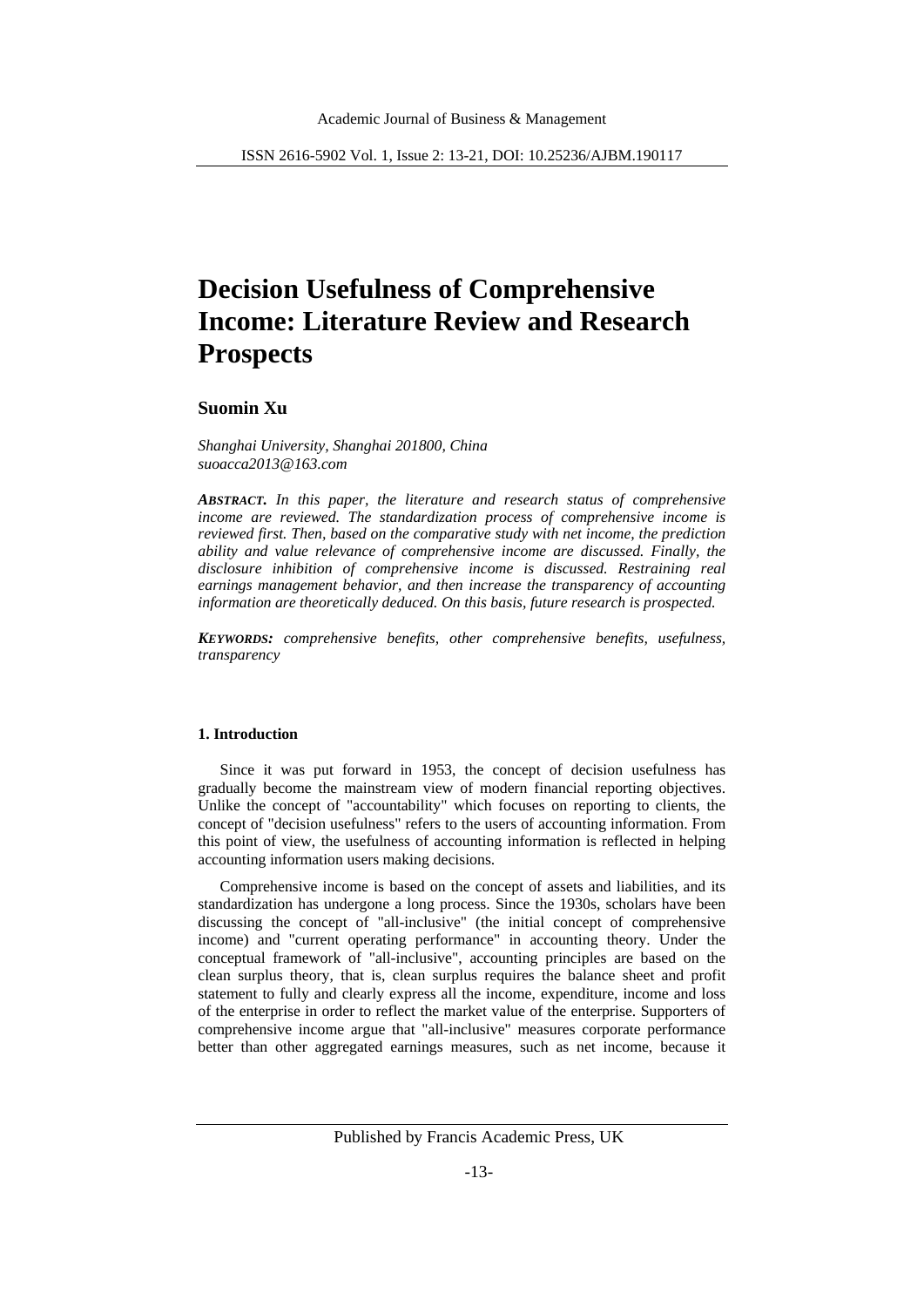includes all changes in net assets over the period. The Financial Accounting Standards Board of the American Accounting Association (AAA) (1997) pointed out that the analysts' forecasting can only be used to evaluate stocks when using comprehensive earnings to forecast. The most useful income in stock price valuation must be comprehensive.

On the contrary, "current operating performance" does not include unconventional income, expenditure, income and loss. Opponents of comprehensive income argue that excluding these special items will better reflect the day-to-day operating conditions of enterprises, because managers should not take income items into account beyond their control when making decisions.

The usefulness of comprehensive income reporting is the key to the presentation of comprehensive income. Up to now, with IASB and FASB completing the formulation of comprehensive income related criteria, listed companies in most countries around the world need to disclose the relevant information of comprehensive income according to the model of "net income + other comprehensive income = comprehensive income". On the one hand, this disclosure method continues the usefulness of net income, on the other hand, it recognizes the decision usefulness of comprehensive income. At present, there are two main research directions of scholars on the usefulness of comprehensive income: one is the comparison of value relevance and predictive ability between comprehensive income and net profit; the other is to verify whether the disclosure of comprehensive income can effectively improve the overall penetration of accounting information. Thus improving the usefulness of decision-making. Increased transparency of accounting information due to the disclosure of comprehensive earnings is also conducive to improving the usefulness of decision-making, mainly reflected in reducing the cost of accounting information acquisition and discovering earnings management activities within enterprises.

Based on the above logic, this paper reviews the standardization process of comprehensive income, combines the relevant literature on the comparison of the usefulness of comprehensive income and net income decision-making from two perspectives of value relevance and predictive ability, and deduces theoretically that the disclosure of comprehensive income increases the transparency of accounting information and inhibits real earnings management. On this basis, the existing research is reviewed and the future research is prospected.

## **2. The process of standardization of comprehensive income**

Since FASB put forward the concept of "comprehensive income" in 1980, the use of this concept has been full of controversy. FASB issued Statement 130 (SFAS 130) in 1997 as a stage result of this long-standing debate on " all-inclusive" and "operating performance". FASB (1984) indicates that comprehensive income-based earnings should be reported in the full set of financial statements, and that comprehensive income is the only aggregated income measure among the top ten financial elements. However, even if FASB (1985) accepts it in its conceptual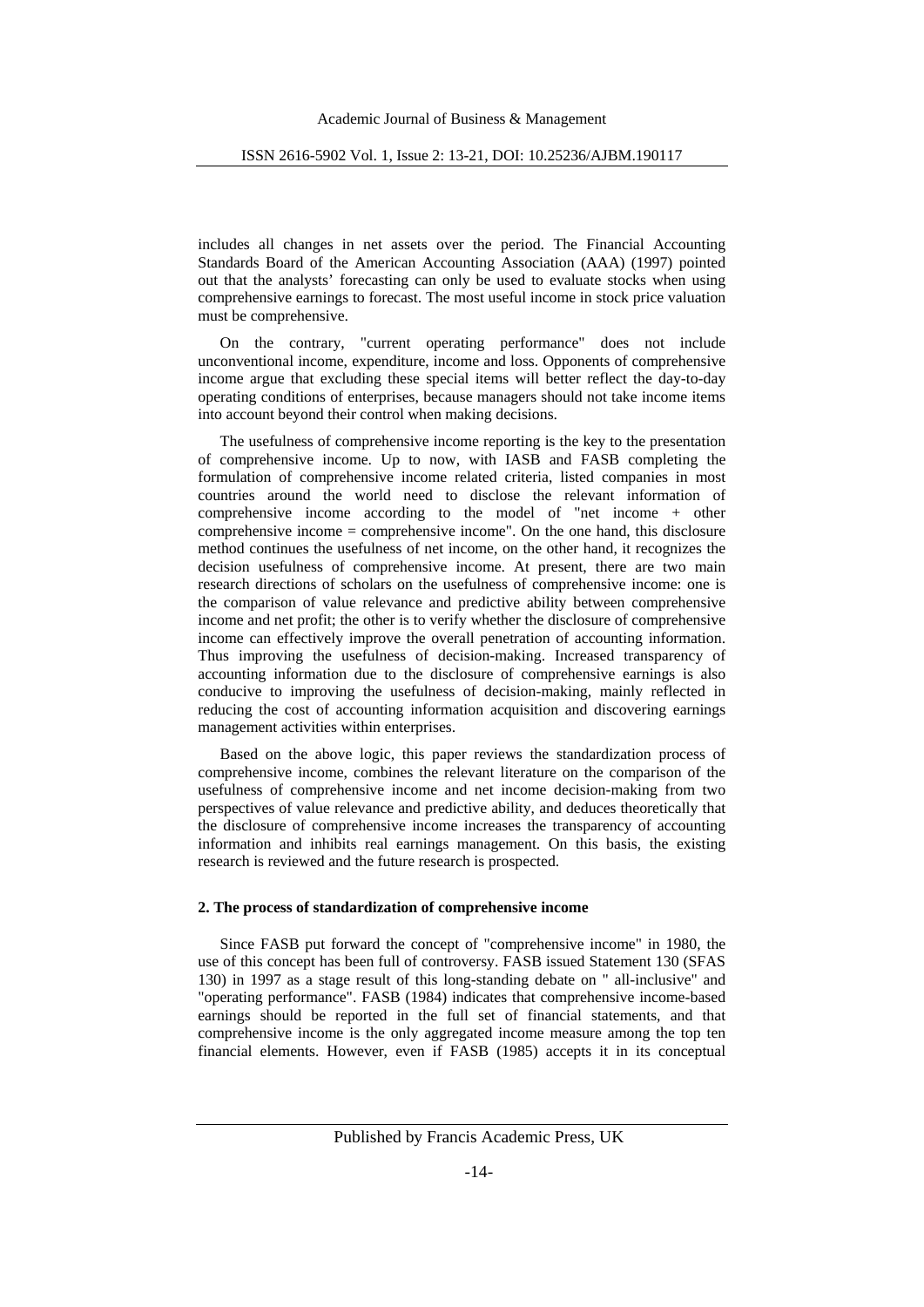framework, the opponents of aggregate income argue that the non-recurrent items included in aggregate income are not conducive to the prediction of future cash flows and that managers are not responsible for their almost uncontrollable income components (Holthausen and Watts, 2001). The concept of comprehensive income, which is not immediately implemented by the specific accounting standards of US GAAP, is not implemented. Before the promulgation of SFAS 130 (1997), FASB allowed related items of overall earnings to bypass the profit and loss statement and directly adjust the statement of changes in equity.

In the 1990s, FASB and other social groups paid more attention on the concept of Revenue. Financial instrument projects directly promote the standardization of comprehensive income. Because if there is no concept of comprehensive income, the additional income items created by derivatives and hedging activities are considered "dirty surplus", because they do not conform to the concept of income at that time and can only be compromised into equity. On the one hand, with the improvement of the comprehensive income theory, on the other hand, considering the increasing demand of the practical circles for the comprehensive income, FASB began to require the report of the comprehensive income. SFAS 130 (1997) stipulates that, in the fiscal year commencing after December 15, 1997, the adjustment of comprehensive income and its components ("other comprehensive income") shall be reported in the main financial statements of the enterprise.

IASB promotes the concept of comprehensive income later. IASB put forward the concept of comprehensive income in 2007, and required the accounting entity to disclose all recognized income and expenses in the current period. This is a result of IASB drawing lessons from US GAAP. In 2008, IASB and FASB added other comprehensive income items to achieve the coordination of IASB and FASB on this issue.

# **3. Contrast of decision-making usefulness between comprehensive income and net income**

As the most important quality feature of accounting information, the usefulness of decision-making is the criterion for evaluating whether an accounting information has value or not. As for the comparison between the usefulness of comprehensive income and net income, although the usefulness of comprehensive income has been affirmed in theory and incorporated into the accounting standards system, the empirical research has not yet been conclusive, mainly reflected in the correlation between the predictive ability and value of the two.

# *3.1 Forecasting Ability of Comprehensive Income*

For managers, earnings forecasting is an important part of tracking business performance and supporting their related decisions; for investors, earnings forecasting can help them compare their own investment and earnings, thus making investment decisions. Because decisions can only be made if they think future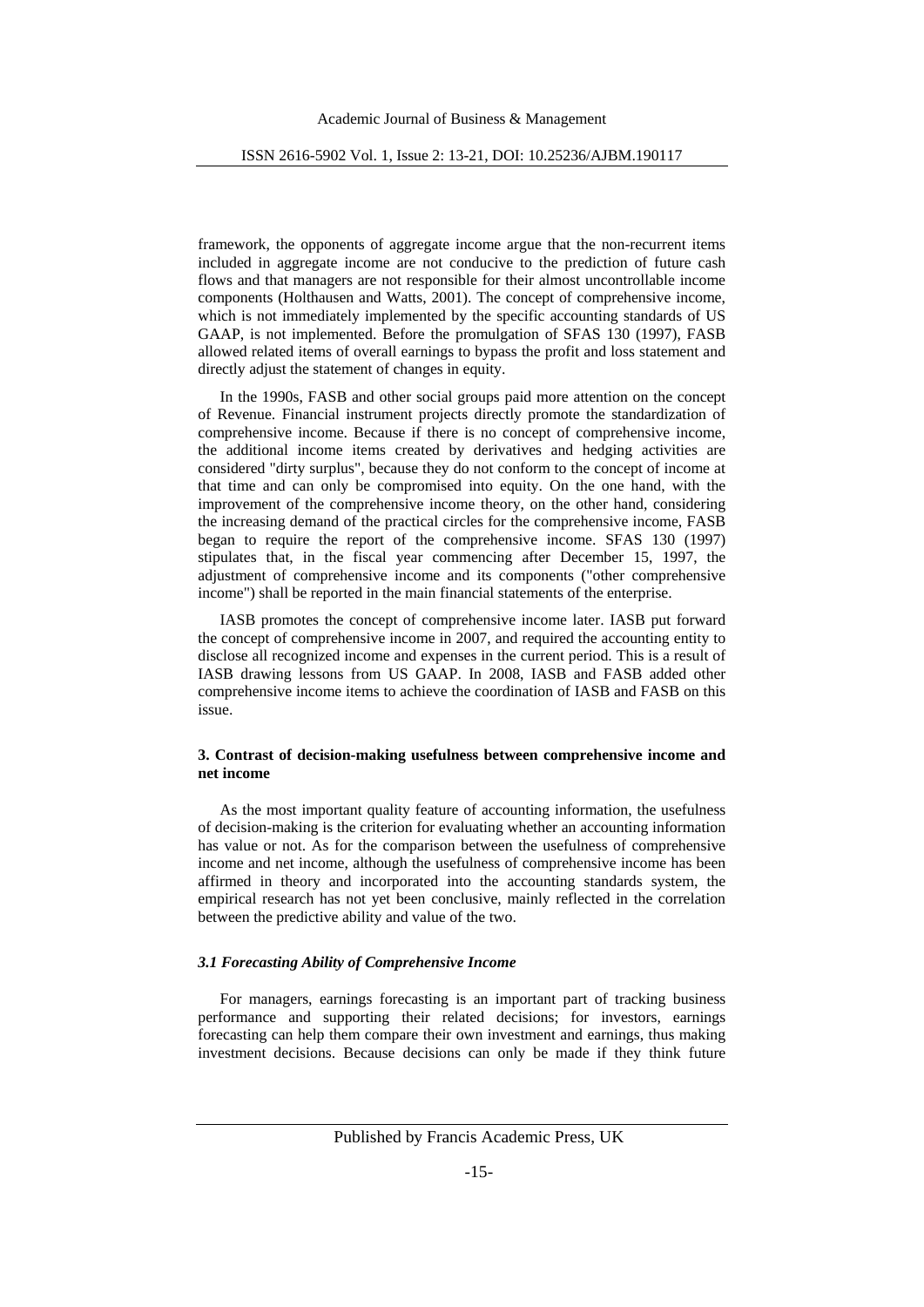earnings can cover costs. Usually accounting information users will use future earnings to predict future cash flows, so the comparison of different definitions of earnings is also very important to predict future cash flows. Therefore, the predictive ability of information is an important feature to determine the usefulness of information.

The income and cash flow generated by the operation of an enterprise reflect the performance of the enterprise. The inertia of earnings makes information users use current performance to predict future performance (Dechow et al., 1998). Therefore, the ability of comprehensive income prediction is embodied in the prediction of future cash flow and future income of the enterprise.

In the aspect of forecasting income, because other comprehensive income contains only one period of information and is not a daily business project, other comprehensive income does not have a long-term sustained trend, and the long-term accumulation of other comprehensive income contains many unexpected factors which are more unfavorable to the forecast of future income. Some scholars conclude that net income has a stronger ability to predict future performance (Dhaliwal et al., 1999; Paul et al., 2010; Kanagaretnam et al., 2009). However, their conclusions on the prediction ability of other comprehensive income are slightly different. Paul et al. (2010) argues that the whole or part of other comprehensive benefits cannot help policymakers predict future returns. Kanagaretnam et al. (2009) concluded that other comprehensive earnings are related to company performance, but its incremental information does not help the comprehensive earnings better predict future net earnings.

But some scholars hold different opinions. Biddle and Choi (2006) argue that there is no clear definition of income that can provide decision makers with clear information about future earnings, but relatively speaking, comprehensive earnings show the strongest ability to predict future earnings.

In terms of cash flow forecasting ability, there are also disputes. Because of the particularity of other non-current items, some scholars believe that net income can better predict cash flow (Dhaliwal et al., 1999; Biddle and Choi, 2006). Dhaliwal et al. (1999) found that net income has a better predictive ability than comprehensive income for cash flows lagging one year. But other scholars believe that comprehensive income is a better predictor of future cash flow (Kanagaretnam et al., 2009).

#### *3.2 Value Relevance of Comprehensive Income*

Value relevance implies the direct valuation theory used to study the change of stock market value and the equity theory provided to investors in the valuation model when evaluating companies, and usually carries out incremental correlation research (Holthausen and Watts, 2001).

Hirst and Hopkins (1998) first found in the behavioral laboratory environment that SFAS 130's disclosure of portfolio helps buyer's stock analysts to estimate the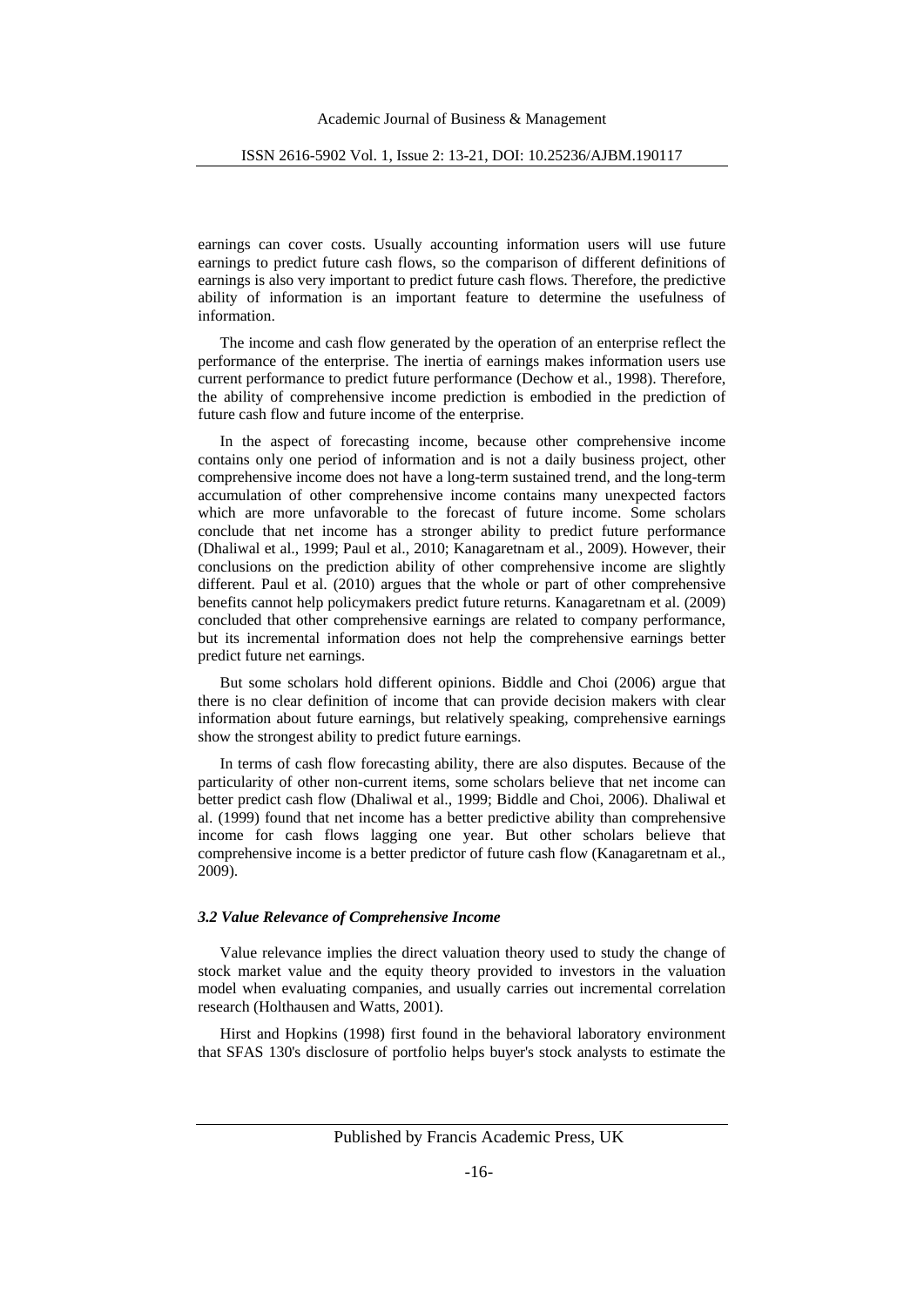stock price of a listed company more accurately. Although they believe that the simple rearrangement of financial statements by SFAS 130 will not affect the judgment of most users of financial statements, from a behavioral point of view, analysts will be affected by these value-related information. After that, some scholars concluded that the disclosure of comprehensive income would not lead to the inevitable increase of value relevance (Ernstberger, 2008; Devalle and Magarini, 2013). Cahan et al. (2000) Using data from New Zealand listed companies, also find that there is no evidence that the value relevance of comprehensive income items exceeds net income for the statement of owner's equity changes. At the same time, Ernstberger (2008) will use IFRS and US GAAP to study and compare the German listed companies. It is found that the comprehensive income under IFRS provides more incremental value-related information than the comprehensive income under US GAAP, because the unrealized income of the financial assets available for sale in the other comprehensive income are more important than those under US GAAP. Loss is significantly correlated with incremental value. Shahwali et al. (2017) has a different view. They believe that comprehensive returns show a stronger correlation with stock prices than net returns.

There are some different voices on other comprehensive benefits. Some scholars believe that other comprehensive benefits may not have value relevance, but the specific components of other comprehensive benefits, such as currency conversion adjustment, derivatives and hedging, will have value relevance (Mitra et al., 2009; Jahmani Y et al., 2017).

#### **4. Comprehensive income and transparency of accounting information**

## *4.1 Transfer of earnings management*

Earnings management is usually divided into accrued earnings management and real earnings management. Accrued earnings management deals with earnings in different accounting ways. It changes the way of profit distribution and affects the total amount of profits, but it will not have any impact on the cash flow of enterprises. Real earnings management is different. Enterprises manage earnings through real economic transactions. Real earnings management will affect profit distribution, profit level and cash flow.

With the formulation and improvement of various supervision systems, the accounting system has been more and more widely covered, and the accrued earnings management behavior has been well controlled. The earnings management behavior of enterprises is gradually approaching the real earnings management. Periods et al. (2008) found that the Sarbanes-Oxley Act (SOX) promulgated in 2002 is of great significance to earnings management. Accrued earnings management has been growing steadily since 1987, but has declined since the adoption of the Sebans Act in 2002. The Sarbanes Act is not only a turning point to change accrued earnings management, but also has an impact on real earnings management. Real earnings management practices continued to decline until 2002, but rebounded after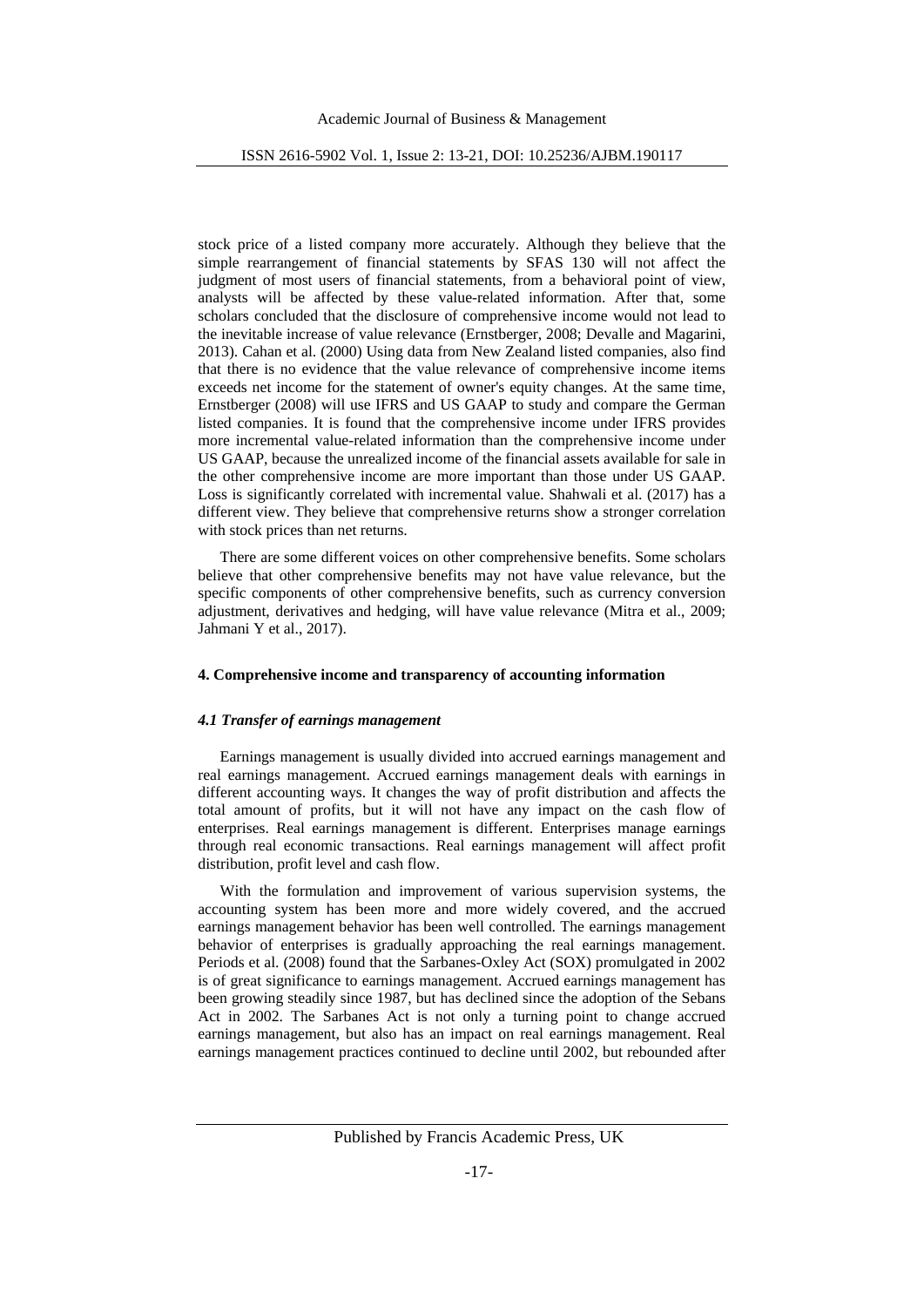the passage of the Sarbanes Act and increased significantly. This reflects the fact that the earnings management behavior of enterprises has begun to shift from accrued earnings management to real earnings management.

# *4.2 The relationship between comprehensive income (other comprehensive income) and true earnings management*

First of all, we need to identify the importance of cash flow in the operation of enterprises. In modern enterprises, the importance of cash flow is evident. When managers need to predict future debt cost trends and management company risks, the volatility of operating cash flow will be an important index (Hung and Wakayama, 2005).

Secondly, net income is often regarded as the reference value of future cash flow. Many literatures show that it has the ability to predict future cash flow. However, some scholars have found that comprehensive income and other comprehensive income can also help enterprises predict future cash flow, and even have better predictive ability (Kanagaretnam et al., 2009).

Although the difference between net income and comprehensive income is still controversial, it is undeniable that comprehensive income including other comprehensive income has certain ability to predict cash flow.

Real earnings management will affect the cash flow of enterprises, which can be reflected in the real earnings management model proposed by Roychowdhury (2006). When Roychowdhury proposed the model, he divided it into three parts: cash flow, production cost and discretionary cost. Firstly, the abnormal values of these three indicators are calculated, and then the overall level of real earnings management is measured by these abnormal values. Roychowdhury attributes the abnormal cash flow to real earnings management, which means that real earnings management will lead to abnormal cash flow. Therefore, the author finds that real earnings management is an important factor affecting cash flow anomalies.

Therefore, the author reasonably speculates that by increasing the disclosure of comprehensive income and other comprehensive income related information, accounting information users will effectively enhance the ability to predict corporate cash flow, that is, enterprises disclose more cash flow related information. In order to avoid the abnormal cash flow, enterprises will control or reduce their real earnings management behavior. Therefore, the disclosure of comprehensive income and other comprehensive income can effectively restrain the real earnings management of enterprises.

# **5. Research and Prospects for the Future**

The forecasting ability has a great relationship with time. At present, most of the research on the forecast ability of comprehensive income is based on long-term data, and less attention is paid to the short-term response of comprehensive income. The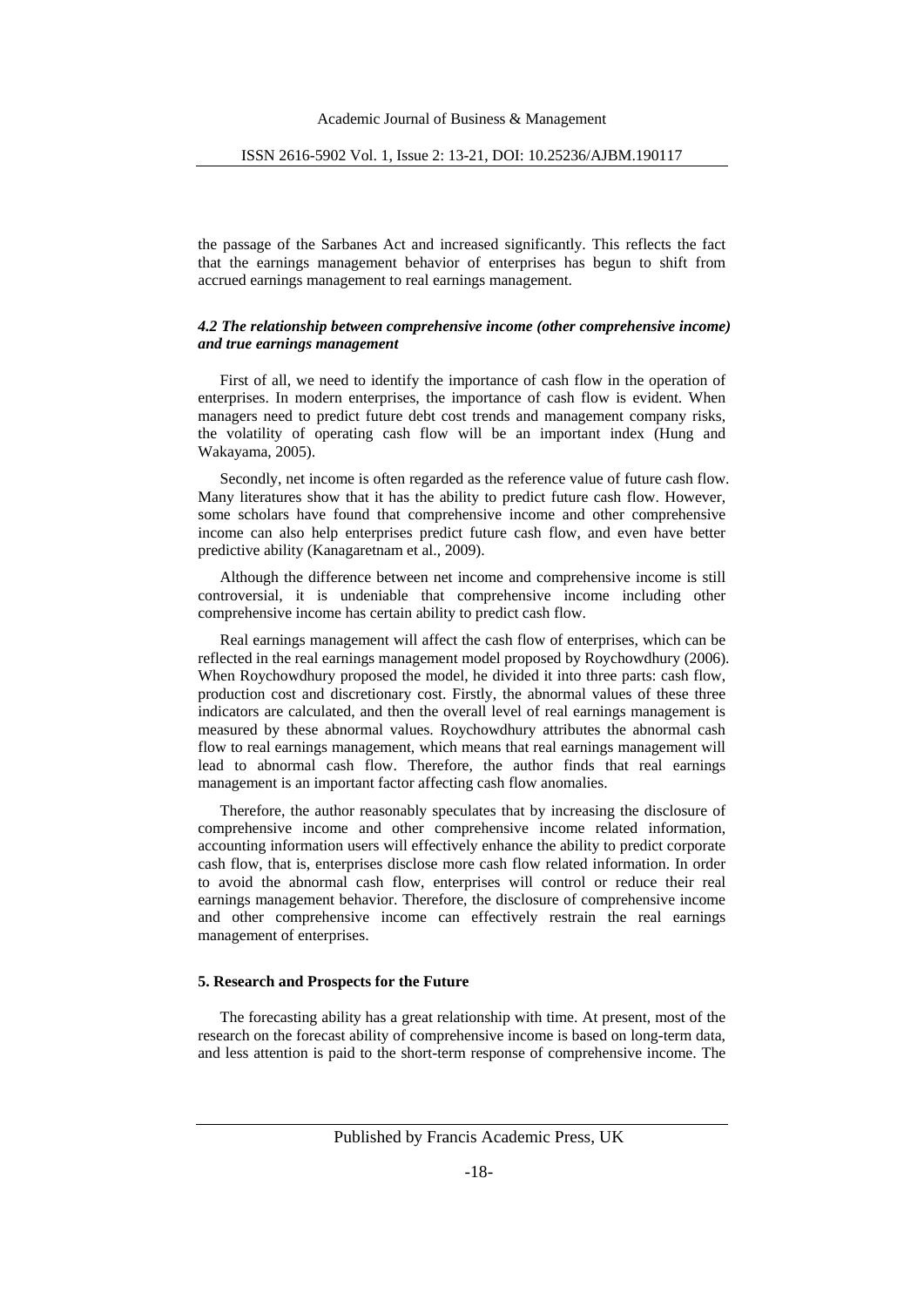short-term forecasting ability of comprehensive income and its comparison with the long-term is a direction that can be further explored at present.

Value relevance has strong regional characteristics, and the same country or region is relatively easy to get the same results. By comparing the value relevance of comprehensive income in different regions, we can study the different factors that affect the value relevance.

Although it has been proved theoretically that comprehensive income (other comprehensive income) inhibits real earnings management activities, it has not been approved by empirical research, and needs to be further studied empirically.

We need to make it clear that comprehensive income is not omnipotent. The disclosure of comprehensive income is not to replace net income, but to provide accounting information needed by users of accounting information complementarily. Comprehensive income has a certain ability to forecast future income and cash flow, but also has a certain correlation with enterprise value. This is the reason why we promote the standardization of comprehensive income and carry out the reform of comprehensive income statement, but it does not mean that net income will lose its function. Reasonable application of disclosure of comprehensive and net income will help us to understand and utilize accounting information more effectively.

#### **References**

- [1] Ahmed, mA.S., & Lobo, G.J. 2011. Does recognition versus disclosure matter? Evidence from value-relevance of banks' recognized and disclosed derivative financial instruments [J]. Accounting Review, 81 (3), 567-588.
- [2] Bae, K., H.Tan, and M.Welker. 2008. International GAAP Differences: The Impact on Foreign Analysts [J]. The Accounting Review 83 (3): 593
- [3] Biddle G C, Choi J H. Is Comprehensive Income Useful? [J]. Journal of Contemporary Accounting and Economics, 2006, 2 (1): 1-32.
- [4] Cahan S F, Courtenay S M , Gronnewoller P L, et al. Value Relevance of Mandated Comprehensive Income Disclosures [J]. Journal of Business Finance & Accounting, 2000, 27 (9-10): 1233-1265.
- [5] Chambers, D., Linsmeier, T.J., Shakespeare, C., et al.. An evaluation of SFAS No. 130 comprehensive income disclosure [J]. Review of Accounting Studies, 2007, 12 (4): 557–593
- [6] Chambers, D. Comprehensive income reporting: FASB decides location matters [J] The CPA Journal, 81 (9) (2011), pp.22-25
- [7] Cohen D, Zarowin P. Accrual-based and Real Earnings Management Activities around Seasoned Equity Offerings [J]. Journal of Accounting and Economics, 2010, 50 (1): 2-19.
- [8] Dechow P M, Skinner D.Earnings Management: Reconciling the Views of Accounting Academics, Practitioners, and Regulators [J]. Accounting Horizons, 2000, 14 (3): 235-250.
- [9] Devalle A, Magarini R. Assessing the value relevance of total comprehensive income under IFRS: an empirical evidence from European stock exchanges [J].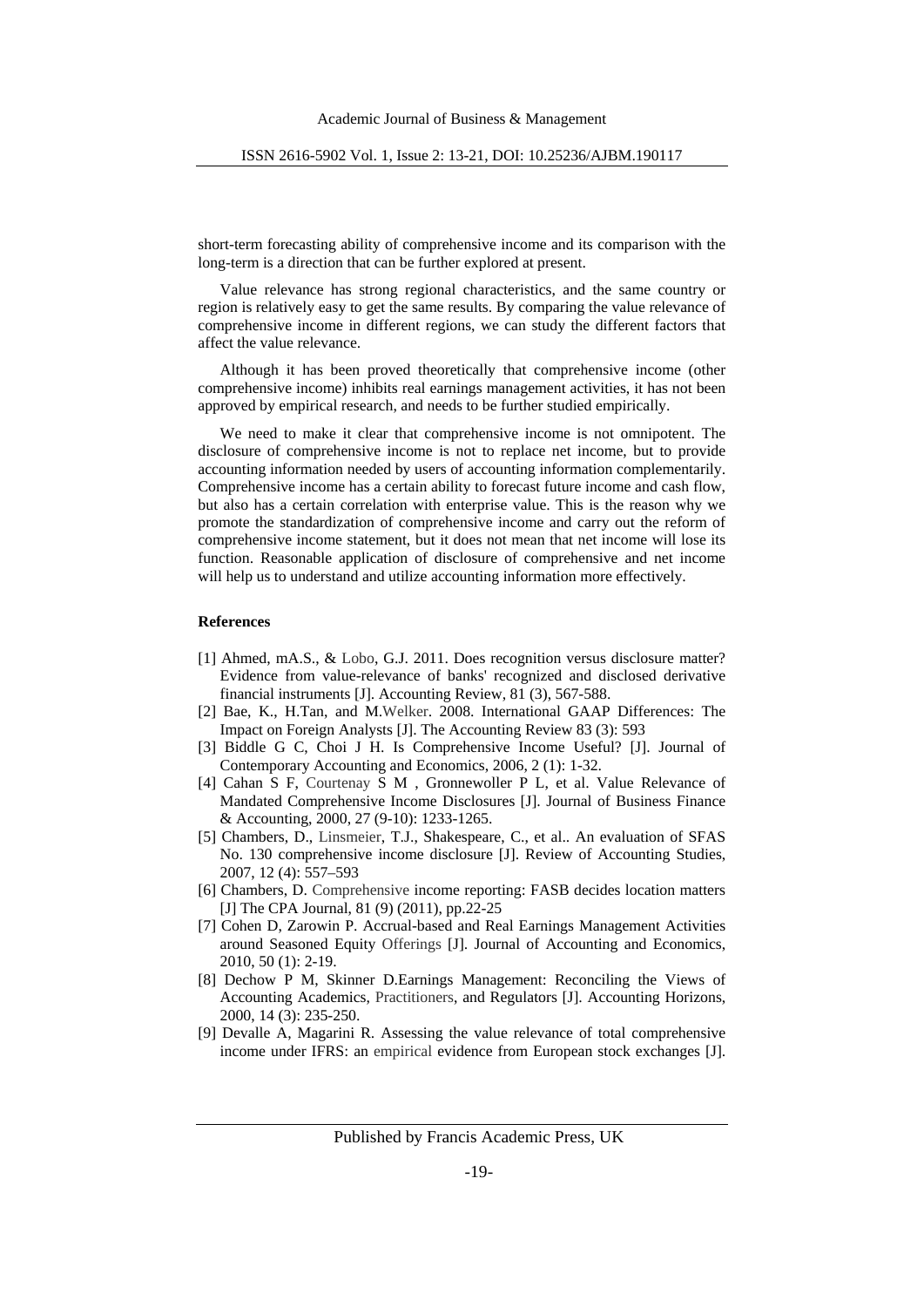International Journal of Accounting Auditing & Performance Evaluation, 2013, 8  $(1): 3-68.$ 

- [10] Dhaliwal, D., Subramanyam, K.R. and Trezevant, R. 1999. Is comprehensive income superior to net income as a measure of firm performance? [J]. Journal of Accounting and Economics, 26 (1–3): 43–67.
- [11] Doukakis L C. Erratum to "The effect of mandatory IFRS adoption on real and accrual-based earnings management activities" [J. Account. Public Policy 33 (2014) 551–572] [J]. Journal of Accounting & Public Policy, 2014, 33 (6): 551- 572.
- [12] Easterwood, J.C., & Nutt, S. R. 1999. Inefficiency in analysts' earnings forecasts: systematic misreaction or systematic optimism? [J]. Journal of Finance, 54 (5), 1777-1797.
- [13] Ernstberger J. The value relevance of comprehensive income under IFRS and US GAAP: Empirical evidence from Germany [J]. International Journal of Accounting Auditing and Performance Evaluation, 2008, 5 (1): 1-29.
- [14] Filip A, Vito J D. Financial reporting quality revisited: interactions between earnings management and the value relevance of accounting information [J]. Ssrn Electronic Journal, 2009, 1 (3): 271-284 (14).
- [15] He, H.,Z. Lin.2015. Analyst Following, Information Environment and Value Relevance of Comprehensive Income: Evidence from China. Asia-Pacific Journal of Financial Studies, 44 (5): 688-720
- [16] Hirst, D., and P.Hopkins.1998. ComprehensiveIncome Reporting and Analyst's Valuation Judgements. Journal of Accounting Research, 36 (Supplement): 47~76.
- [17] Holthausen R W, Watts R L. The relevance of the value-relevance literature for financial accounting standard setting [J]. Journal of Accounting and Economics, 2001, 31 (1–3): 77-104.
- [18] Hopkins H P E. Studies on Enhancing the Financial Reporting Model || Comprehensive Income Reporting and Analysts\ "Valuation Judgments [J]. Journal of Accounting Research, 1998, 36: 47-75.
- [19] Hung C M, Wakayama D. How does cash flow volatility affect cost of debt and corporate earning management? [C] // Computational Intelligence Methods and Applications, 2005 ICSC Congress on. IEEE, 2005.
- [20] Jahmani Y, Choi H Y, Park Y, et al. The Value Relevance of Other Comprehensive Income and Its Components [J]. Social Science Electronic Publishing, 2017, 9.
- [21] Kanagaretnam K, Mathieu R, Shehata M. Usefulness of comprehensive income reporting in Canada [J]. Journal of Accounting & Public Policy, 2009, 28 (4): 349-365.
- [22] Ke-Zhi Y. Other Comprehensive Income, Information Transparency and Earnings Management [J]. Journal of Central University of Finance & Economics, 2016.
- [23] Khan S, Bradbury M E, Courtenay S. Value Relevance of Comprehensive Income [J]. Australian Accounting Review, 2017.
- [24] Landsman W R, Maydew E L, Thornock J R. The information content of annual earnings announcements and mandatory adoption of IFRS [J]. Journal of Accounting & Economics, 2012, 53 (1-2): 0-54.